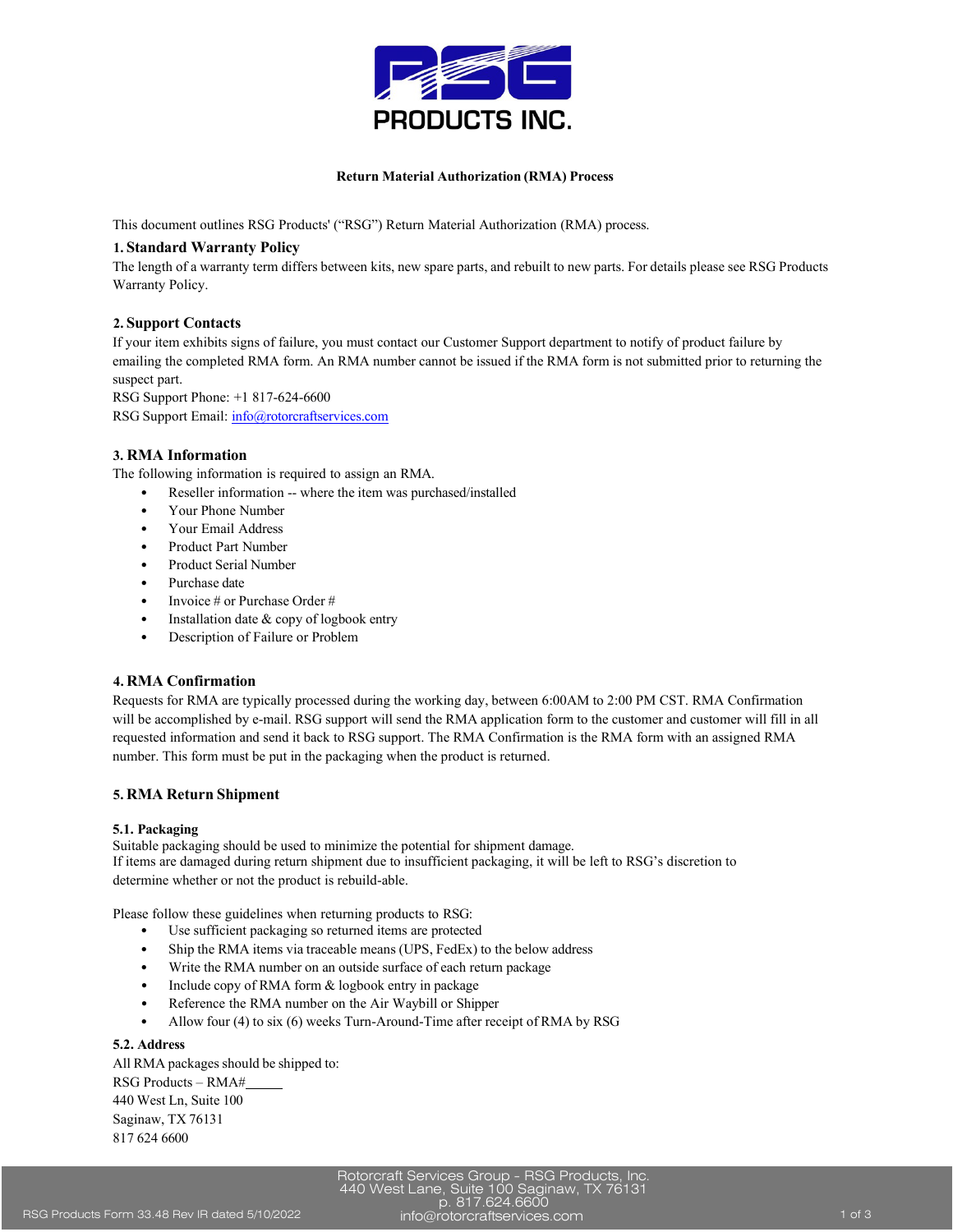

# **5.3. Tracking**

All RMA returned items must be sent via traceable means. Examples would be UPS, FedEx, DHL, or US Postal Service Priority Mail. Be sure to retain the tracking information for your records. The customer is responsible for the product until it is received by RSG. RSG is liable for the returned item upon the receipt of shipment.

#### **5.4. Delivery Charges**

The customer is responsible for paying shipment charges when returning the product to RSG. A shipping account number & return shipping method should be noted on the RMA form sent in with the part so we can send your item back to you without delay.

# **6. RMA Turnaround Time**

#### **6.1. Standard**

About four (4) to six (6) weeks after receipt of returned parts (based on current backlog), the rebuilt or replacement item should be ready for return shipment. The contact person listed on the RMA form will be notified within 15 days on the results of our evaluation of the returned part.

### **6.2. Expedited**

If the customer requires resolution within ten (10) working days from receipt of returned parts, and has prior approval from RSG Support, an expedite fee will be incurred as follows: Finished products- 50% MSRP. Expedited return shipping will be on the customer provided account.

# **7. RMA Rebuild and Test Procedures**

All items returned under an RMA will be evaluated for rebuild potential, or at RSG's option, replaced with either new or factory rebuilt parts. If a returned product is determined to be damaged or misused, it will be handled according to the out-ofwarranty policy below.

All rebuilt-to-new or replacement parts will have successfully passed the appropriate manufacturing quality assurance test procedures. These are the same tests that are utilized to verify "new build" parts as manufactured by RSG.

If the returned part is found to be Beyond Economical Repair (BER), customer will be issued a quote for a new part, charged an evaluation fee, and contacted to determine method of disposition on returned part: scrap on site or return as is.

Out-of-Warranty rebuilt items carry a ninety (90) day warranty. In-Warranty items are warranted for the remainder of the original warranty or ninety (90) days, whichever expires later.

#### **8. RMA Closing Procedure**

If RSG has not received the RMA requested items from the customer within sixty (60) days of the RMA assignment date, the RMA will be closed.

RSG will not accept any packages without an open, valid RMA number appearing on at least 1 surface on the box/packaging and reference to the RMA number on the shipper or air waybill.

Only the specific items listed on the RMA will be accepted. All other items will be returned to the customer at customer's expense.

After return shipment of a rebuilt/replacement part to the customer, RSG will close the RMA.

#### **9. RMA Out-of-Warranty**

A product whose warranty period has expired or which has been damaged or misused may be determined to be out-of-warranty. If your product is determined to be out-of-warranty, the following guidelines are applied.

#### **9.1. Repair or Replacement**

At RSG's option, an out-of-warranty product may be rebuilt or replaced with new or rebuilt-to-new parts for a fee. Products that have been damaged or misused may be deemed non-repairable at RSG's determination.

Out-of-warranty rebuilt or replaced items carry a 90-day warranty.

All shipping costs are the responsibility of the customer.